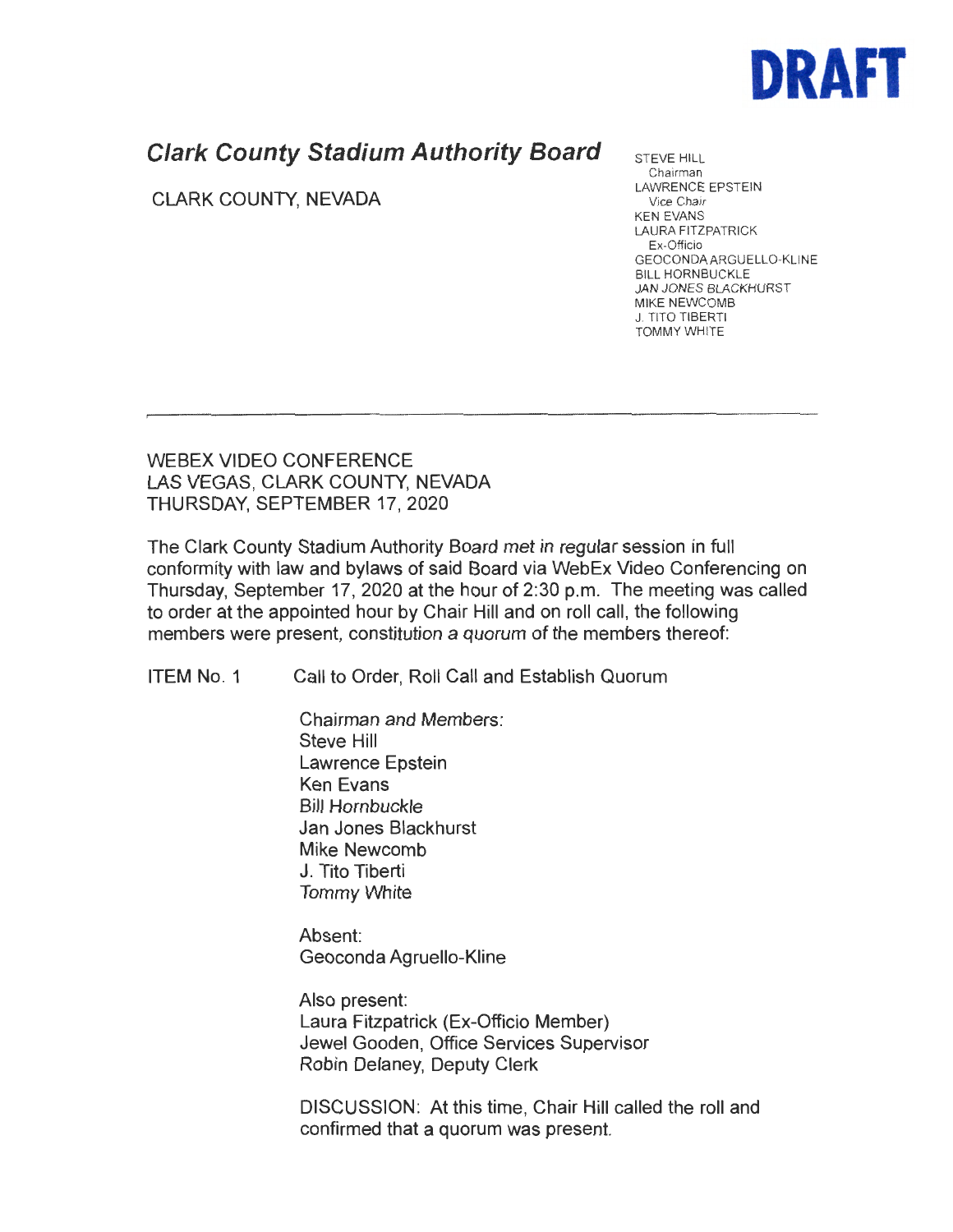Chair Hill closed Agenda Item No. 1.

ITEM NO. 2 Public Comment

> At this time, Chair Hill asked the Applied Analysis representative if there were any persons present via WebEx Video Conferencing wishing to be heard on any items on the agenda as posted.

SPEAKER(S): None

There being no persons present via WebEx Video Conferencing wishing to be heard on any items on the agenda as posted, Chair Hill closed the public comments.

ITEM NO. 3 Approval of Agenda with the Inclusion of Any Emergency Items and Deletion of Any Items (for possible action)

> FINAL ACTION: It was moved by Member Tommy White, seconded by Member Ken Evans, and carried by unanimous vote of the members present that the agenda be approved.

Chair Hill closed Agenda Item No. 3

ITEM NO. 4 Chairman/Board Member Comments

> DISCUSSION: Chair Hill congratulated the Raiders on their win against the Carolina Panthers; advised of liens being filed against the stadium, which were common events toward the end of a project; and spoke regarding the lien process and lien rights.

FINAL ACTION: No action was taken by the Board.

Chair Hill closed Agenda Item No. 4.

ITEM NO. 5 Review and Potentially Approve the Minutes of the Las Vegas Stadium Authority Board Meeting on July 16, 2020 (for possible action)

> FINAL ACTION: It was moved by Member Ken Evans, seconded by Member Jan Jones Blackhurst, and carried by unanimous vote of the members present that the minutes of the Regular Meeting held on July 16, 2020, be approved.

Chair Hill closed Agenda Item No. 5.

ITEM NO. 6 Receive a Status Update from Staff on Administrative Items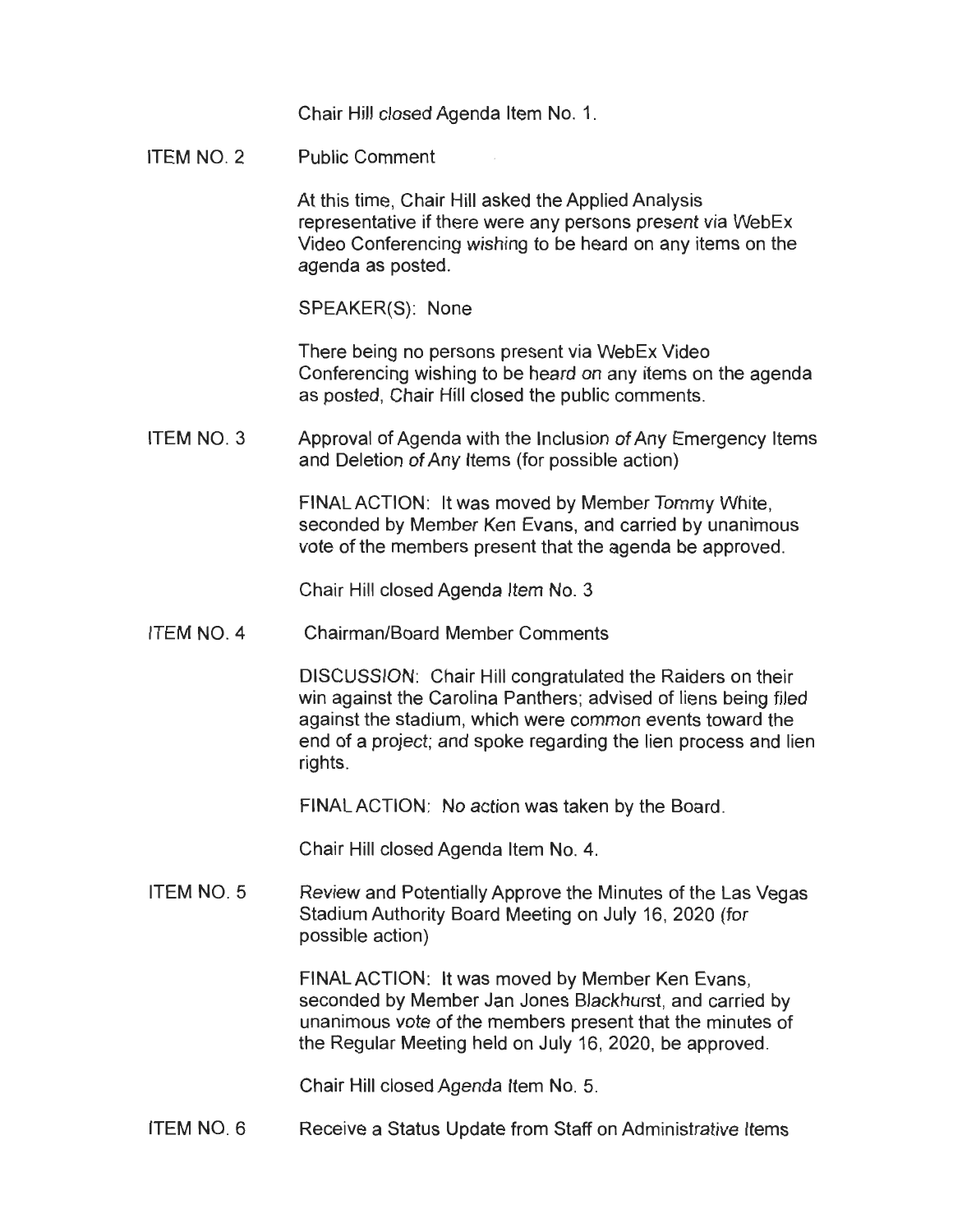Relating to the Operation of the Stadium Authority, including a Review the Monthly Project Status Report

DISCUSSION: A representative from Applied Analysis provided an overview of the project as of August 31 ,2020; stated that the project was on schedule and on budget with all required elements included; all project standards had met or exceeded those set forth in the Stadium Development Agreement and Senate Bill 1 (SB1); the project received a Temporary Certificate of Occupancy on July 30, 2020, and the final Certificate of Occupancy on August 31 , 2020; the project budget increased during the August reporting period due to the third party activation work that the Board approved during the September 16, 2019 meeting.

The representative provided an update on project contingencies, change orders, payment notices, funding notices, waterfall accounts, and Personal Seat License (PSL) sales; advised that the project closeout date remained November 2020 further advised that Stadco submitted the monthly progress report on September 14, 2020 listing all the routine updates and met all expected timelines, and with construction complete, Stadco was actively closing out the project.

The representative went on to advise that Jones Lang LaSalle issued Site Observation Report 36 on August 31, 2020; Grand Canyon Developers provided their report, and have transitioned from monitoring construction to monitoring the closeout of the project.

Chair Hill congratulated Don Webb and Stadco for the timely completion of the project, and within the stadium district proclaimed that July 31, 2020 was Don Webb Day.

The representative from Applied Analysis spoke regarding revenue reports for Fiscal Year 2020 and Fiscal Year 2021; advised that room tax revenue was down this fiscal year compared to last due to the pandemic; advised that staff was coordinating with the County and Bond Counsel on revenue and cash flow projections in anticipation of potentially utilizing debt reserve funds for Fiscal Year 2021.

In closing, the representative advised of the coordination between legal counsel, Grand Canyon Development Partners, and Stadco to ensure all closeout documents were completed; UNLV Waterfall Payments staff and the stadium's account board had begun working with UNLV to establish baseline net revenues generated at Sam Boyd Stadium prior to closing; and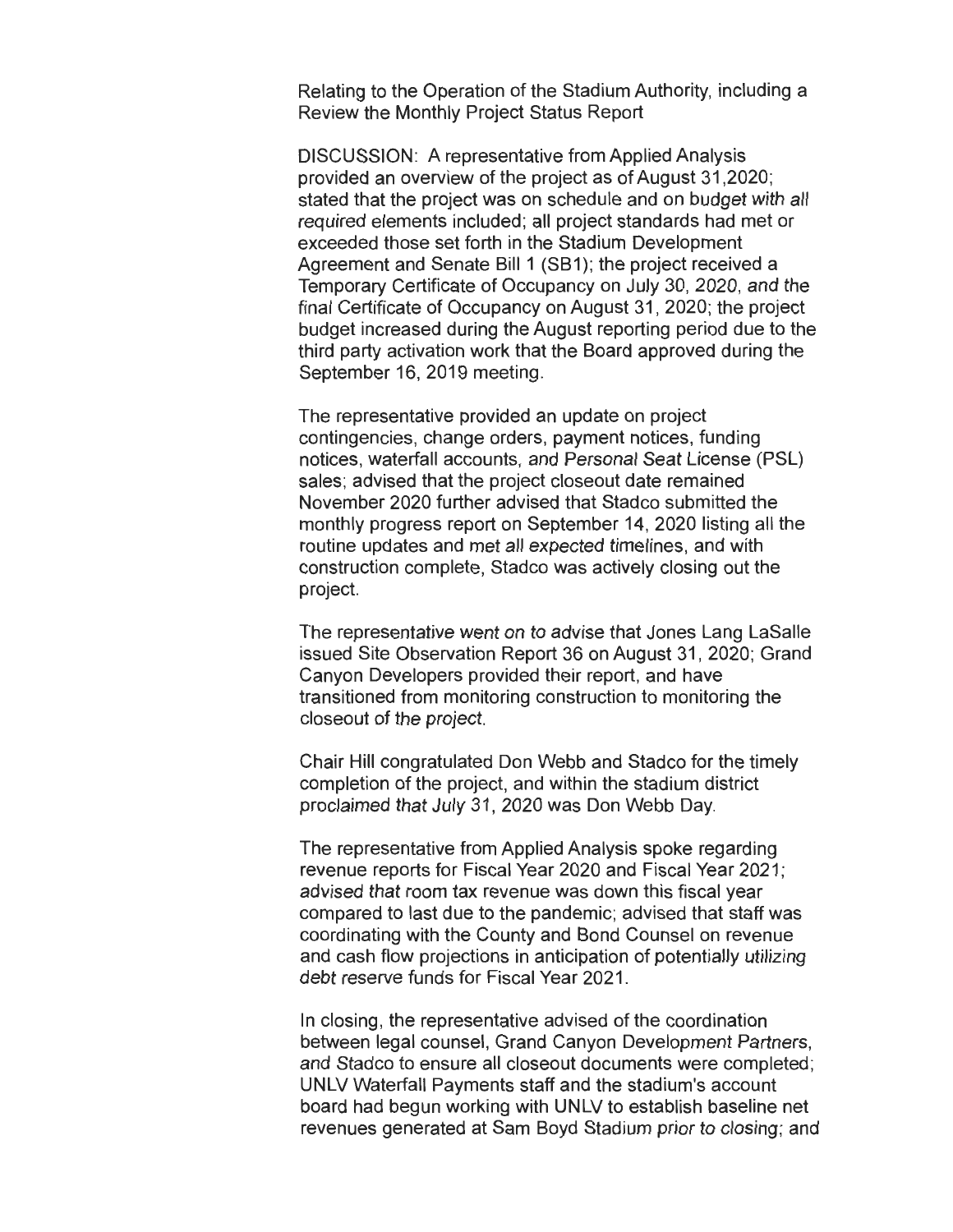a Fiscal Year 2020 audit process had begun with the County and I Bailey with results arriving in January 2021 .

FINAL ACTION: No action was taken by the Board.

Chair Hill closed out Agenda Item No. 6.

ITEM NO. 7 Receive a Status Report from Staff on the Activities of the Community Benefits Plan Benefits Oversight Committee

> DISCUSSION: A representative from Mortensen McCarthy spoke regarding the Community Benefits Program; advised that of the approximate 900 businesses involved, 70% were Nevada based; advised that the definition of small business was unique to the project and did not align with any other definition of small business in Nevada or in the United States; spoke regarding Summer Business Institute internships offered to high school students; and further advised that a final report would be issued in January 2021.

Member Ken Evans advised of receiving a number of congratulatory notes from various business throughout the valley regarding the workforce diversity of the program.

The representative from Applied Analysis advised that ASM Global provide a report detailing their progress from the transition from the construction phase to the operating phase of the stadium; and further advised of the compilation of various vendors such as local, small, or diverse companies based on information received; and that the Community Affairs Manager position had been filled.

FINAL ACTION: No action taken by the Board.

Chair Hill closed out Agenda Item No. 7.

ITEM NO. 8 Receive a Status Update from LV Stadium Events Company on the Progress of the NFL Stadium Project

> DISCUSSION: A representative from Stadco advised that the stadium would be showcased on Monday Night Football on September 21, 2020; spoke regarding minor adjustments that needed to be completed; advised of the remaining balance of the budget and was in good shape to anticipate what the final costs would be while remaining within the budget; spoke of construction liens and advised that the liens did not impact the operation of the stadium; and further advised that the accident rate was less than one-third of the national average for large construction jobs.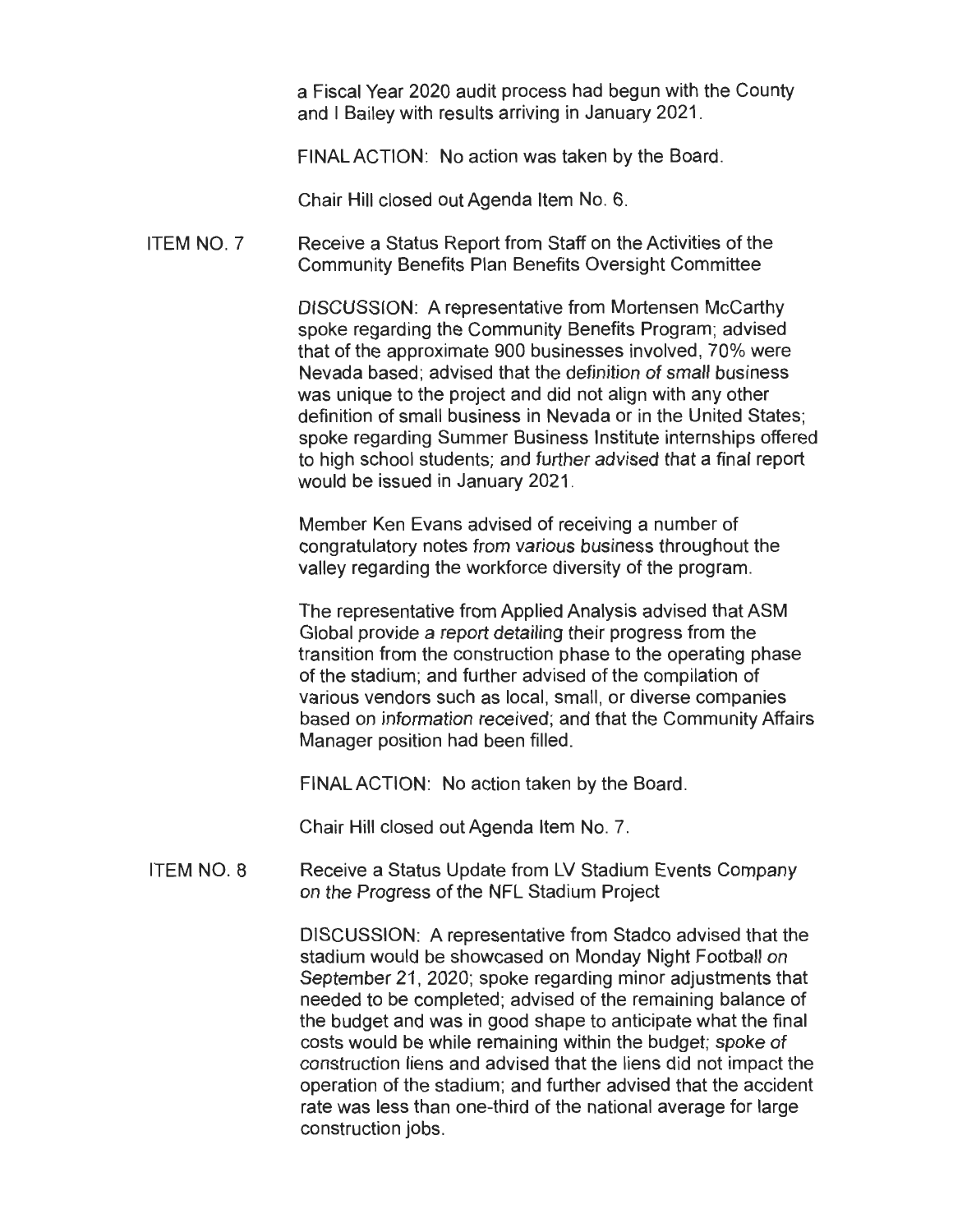The Stadco representative continued and spoke briefly regarding the Community Benefits Program and advised that the program exceeded the small business contracting goal, as well as, the minority and female workforce diversity goals, and further advised that 168 small businesses were awarded contracts to work on the stadium.

FINAL ACTION: No action was taken by the Board.

Chair Hill closed Agenda Item No. 8.

ITEM NO. 9 Review and Potentially Approve the (i) Revocable License and Maintenance Agreement with Clark County Relating to Fiber and Irrigation Crossing and the (ii) Addendum to Revocable License and Maintenance Agreement with Clark County and LV Stadium Events Company LLC (for possible action)

> DISCUSSION: The representative from Applied Analysis advised that the item was to review and approve the revocable license and maintenance agreement with Clark County relating to fiber and irrigating crossing; the addendum was to the revocable license maintenance agreement with Clark County and the Las Vegas Stadium Events Company (Stadco).

> The representative from Andrews Kurth Kenyon advised that while the stadium was leased to Stadco, the land was owned by Andrews Kurth Kenyon; a fiber optic conduit and an irrigation conduit would be run under various streets, and permission to use the streets had to be granted by the County; the addendum covered the County, Stadco, and the Stadium Authority that during the terms of the lease, the obligations in the revocable license and maintenance agreement were the obligations of Stadco; and further advised that the documents were awaiting County approval.

FINAL ACTION: It was moved by Member Bill Hornbuckle, seconded by Member Ken Evans, and carried by unanimous vote of the members present that the recommendation be approved.

Chair Hill closed Agenda Item No. 9.

ITEM NO. 10 Review and Potentially Approve the (i) First Amendment to Stadium Lease Agreement and (ii) Memorandum of First Amendment to Stadium Lease Agreement (for possible action)

> DISCUSSION: There being no objection, Agenda Items 10 through 13 were heard together.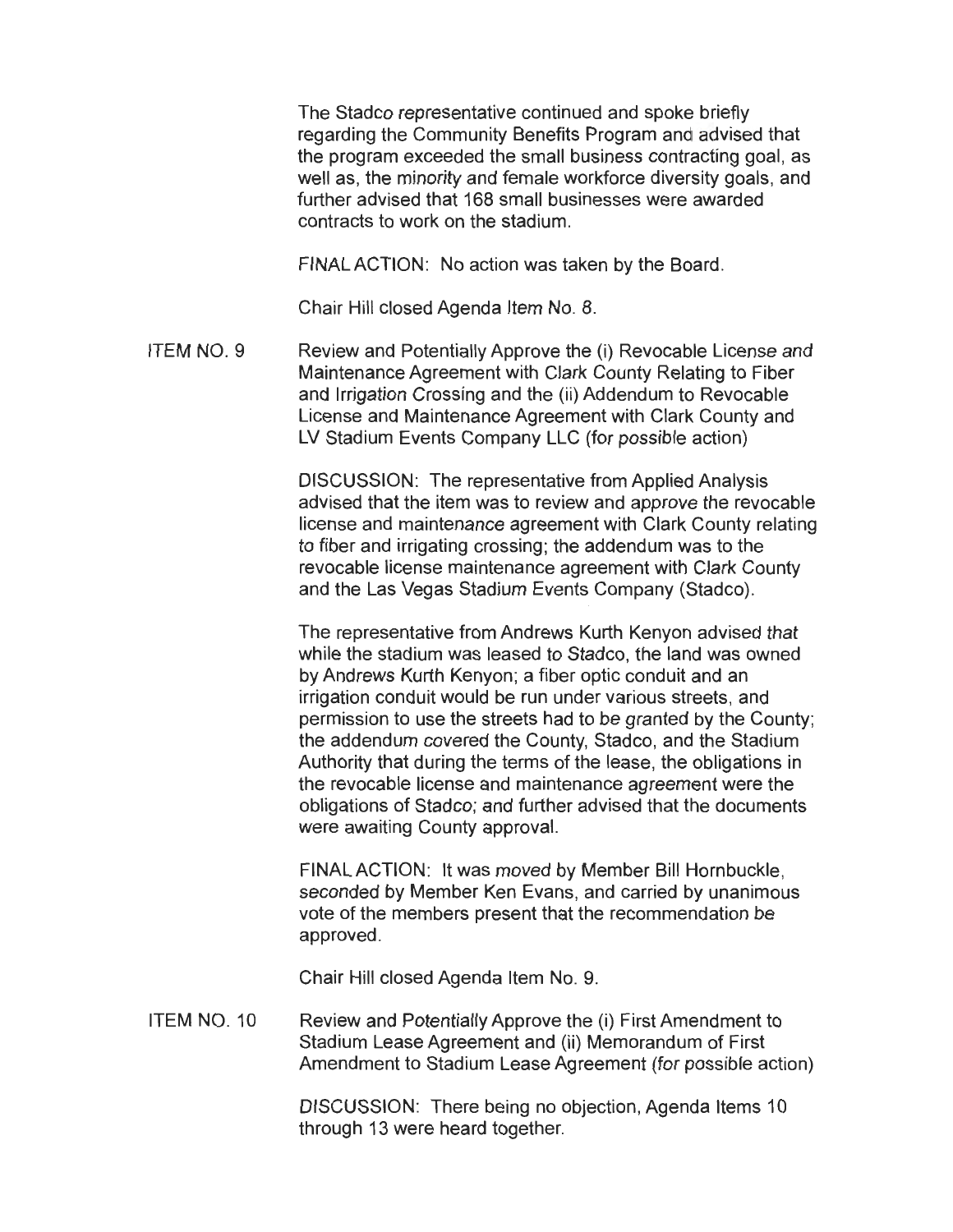A representative from Andrews Kurth Kenyon spoke regarding Items 10 through 13 and advised that these items covered the stadium lease, the team use agreement, the UNLV lease, and the non-relocation agreement; and that the expiration date of these documents would be 31 years from July 31 , 2020.

FINAL ACTION: It was moved by Member Tommy White and seconded by Member Ken Evans, and carried by unanimous vote of the members present that Agenda Items 10 through 13 be approved.

Chair Hill closed Agenda Items 10 through 13.

ITEM NO. 11 Review and Potentially Approve the (i) First Amendment to Team Use Agreement and (ii) Memorandum of First Amendment to Team Use Agreement (for possible action)

> DISCUSSION: There being no objection, Item No. 11 was heard in conjunction with Item Nos. 10, 12, and 13.

FINAL ACTION: Approved. See Item No. 10 for discussion. motion, and vote.

Chair Hill closed Agenda Item No. 11 .

ITEM NO. 12 Review and Potentially Approve the First Amendment to UNLV Joint Use Agreement (for possible action)

> DISCUSSION: There being no objection, Item No. 12 was heard in conjunction with Item Nos. 10, 11, and 13.

FINAL ACTION: Approved. See Item No. 10 for discussion, motion, and vote.

Chair Hill closed Agenda Item No. 12.

ITEM NO. 13 Review and Potentially Approve the First Amendment to Non-Relocation Agreement (for possible action)

> DISCUSSION: There being no objection, Item No. 13 was heard in conjunction with Item Nos. 10, 11, and 12.

FINAL ACTION: Approved. See Item No. 10 for discussion, motion, and vote.

Chair Hill closed Agenda Item No. 13.

ITEM NO. 14 Review and Potentially Approve Memorandum of the Lease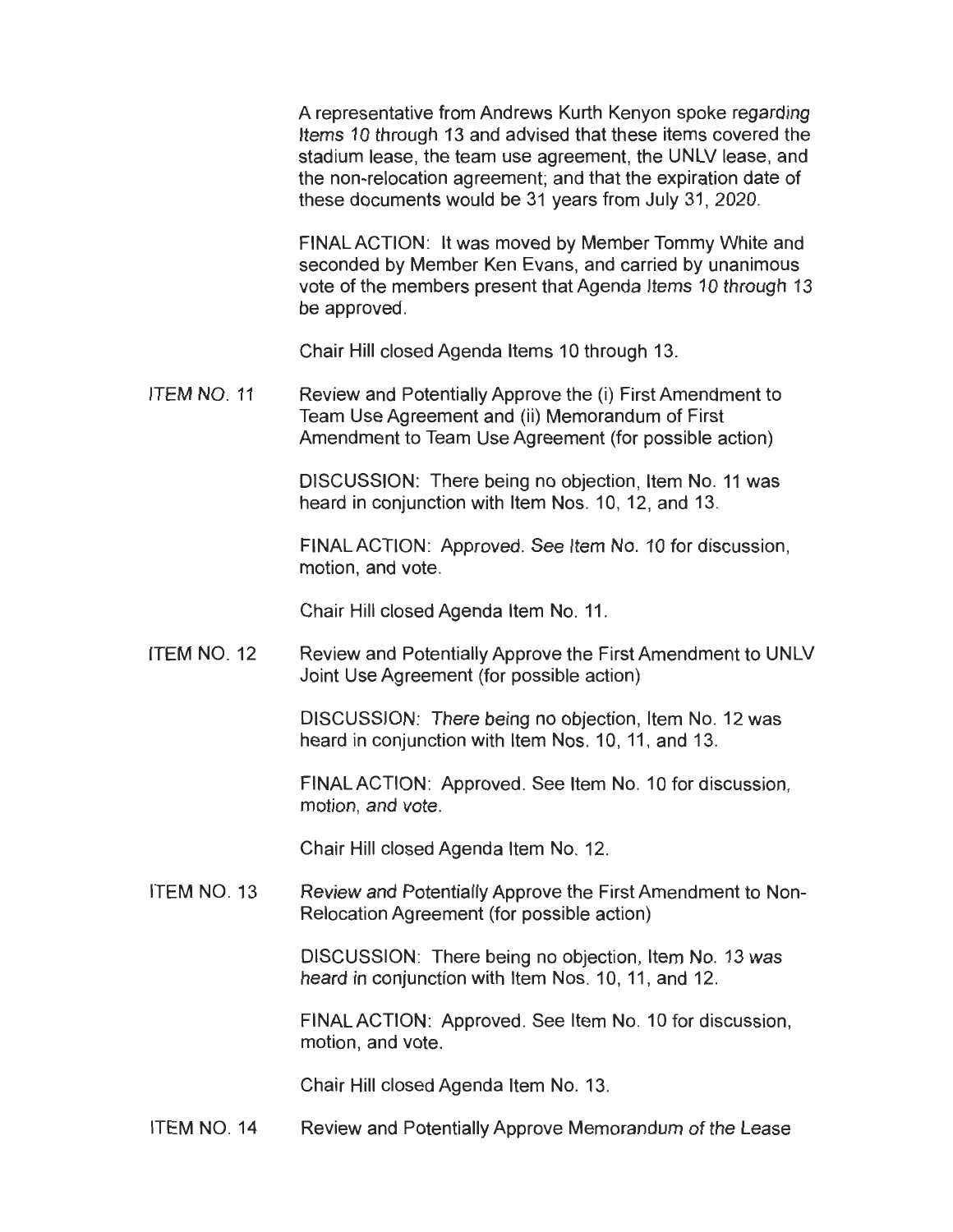Between Clark County and the Clark County Stadium Authority for Stadium Parking on ±19.16 acres of Clark County Department of Aviation Property, located generally at Las Vegas Boulevard South and Warm Springs Road, and lncludingAPNS 177-05-801-003, 011 , 012, 024, 025, 026, and 027 (for possible action)

DISCUSSION: There being no objection, Item No. 14 was heard in conjunction with Item No. 15.

The representative from Applied Analysis advised that Item Nos. 14 and 15 provided clarification relative to the lease with the Department of Aviation for property along Las Vegas Boulevard and Warm Springs Road; Agenda Item 14 provided clarification relative to the lease, and Agenda Item No. 15 was for the sublease between the County and Stadco.

The representative from Andrews Kurth Kenyon advised that when the County finalized the lease, the legal descriptions for two of the parcels had been omitted in error; the Memorandum of Lease corrects the error to confirm that all property to be leased will be leased.

In response to a question from Member Bill Hornbuckle, the representative from Andrews Kurth Kenyon advised that the Stadium Authority paid rent to the County and Andrews Kurth Kenyon received the rent from Stadco, and Stadco built, charges, and received all the rent for the parking.

FINAL ACTION: It was moved by Member Bill Hornbuckle, seconded by Member Ken Evans, and carried by unanimous vote of the members present that Agenda Items Nos. 14 and 15 be approved.

Chair Hill closed Agenda Item No. 14.

ITEM NO. 15 Review and Potentially Approve Amendment to Sublease Agreement Between Clark County and LV Stadium Events Company, LLC for Stadium Parking on ±19.16 acres of Clark County Department of Aviation Property, located generally at Las Vegas Boulevard South and Warm Springs Road, and Including APNS 177-05-801-003, 011 , 012, 024, 025, 026, and 027 (for possible action)

> DISCUSSION: There being no objection, Item No. 15 was heard in conjunction with Item Nos. 14.

FINAL ACTION: Approved. See Item No. 14 for discussion, motion, and vote.